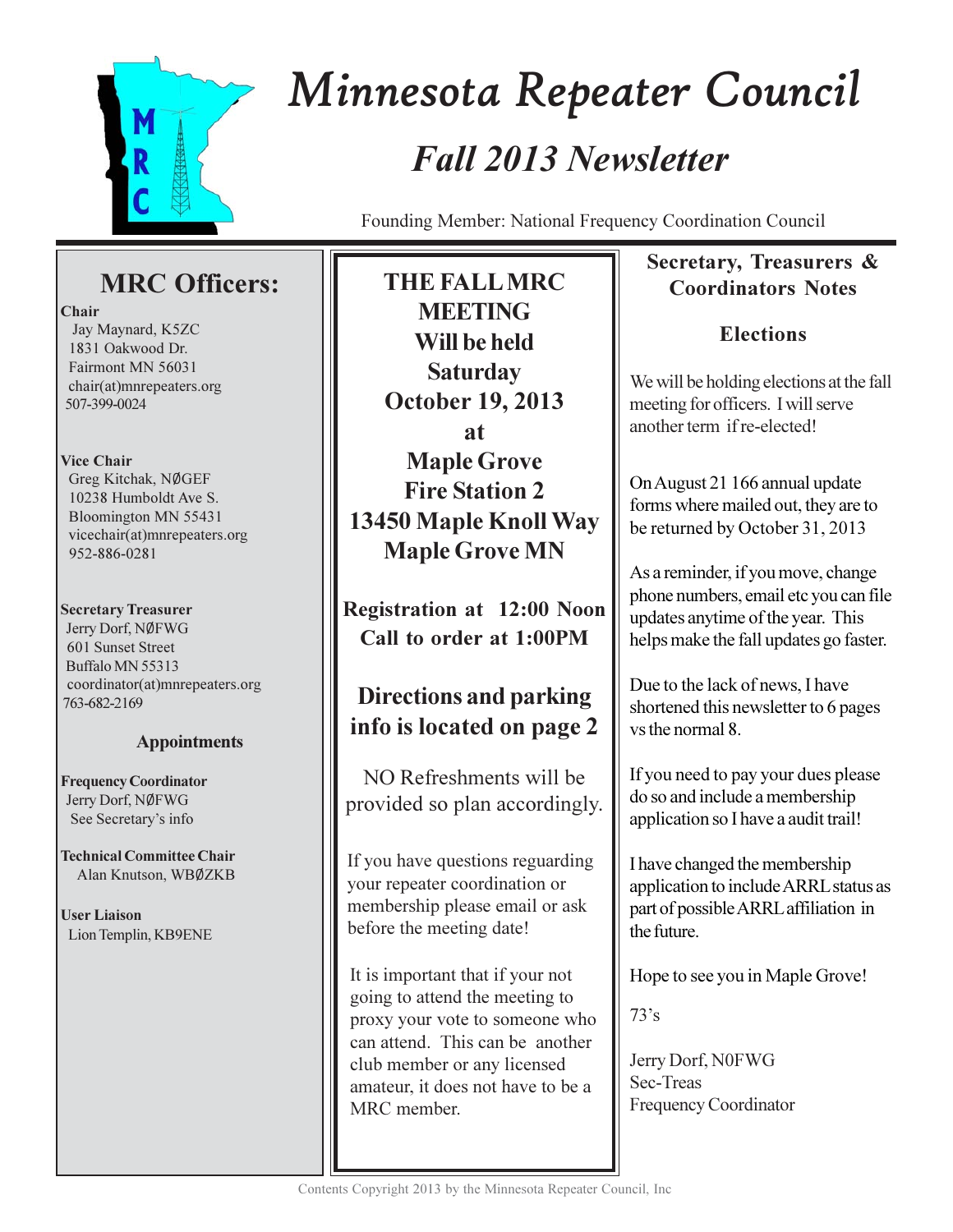## Directions to Maple Grove Fire Station 2

Take Interstate 94 to exit 215 Weaver Lake Road (County Road 109) head East to Elm Creek Blvd, turn north at the McDonalds. Proceed to Maple Knoll Way turn right the fire station is located on the left.

Park in the upper parking lot next to the church, do not enter the lower lot beyond the do not enter signs.

This meeting is being hosted by the Maple Grove Radio Club and Maple Grove Fire.



## **MRC Resources on the Internet**

MRC Webpage http://www.mnrepeaters.org http://www.mrc.gen.mn.us

**MRC** Mailing list:

This mailing list is for announcements and general discussion of MRC events, policy and operations. Currently it is un-moderated and open to all. Sign up at:

http://eight.pairlist.net/mailman/listinfo/mrc

Don't forget to change your email program to "plain text" before you try to send anything. Messages with HTML or other fancy print will come through blank if you don't make the change.... Also do not include attachments!

## Contacting the MRC Secretary & Coordinator!

I have a full time job, so if you wish to contact me by phone, it is best to try 6-9PM in the evenings except the 2nd Tuesday of the month.

Sending registered mail is going to delay my receiving the correspondence, this also requires my leaving work early or going to the post office on a Saturday morning.

I normally read and respond to email on a daily basis, this is preferred if I need to research something or for simple questions.

Repeater updates and frequency applications must be mailed or faxed. I will provide my FAX number upon request. You may also scan your documents and email the document

You may use email to notify us of operational changes to your repeater like its now on the air or will be off the air for a period of time.

Proxy forms can be mailed or faxed, emailed scans are acceptable, however just a proxy statement is not..

I will continue to ask that you do the following before the meeting. It is much easier to resolve any issues in advance than at a meeting. I can spend more time to help come to a solution.

Check your envelope for your membership status. If you need to pay dues, please fill out the membership form before bringing funds to the table. Or mail the application in advance!

If you look at the envelope this newsletter came in, you will find your expiration date. This is the year you are paid to the end of the listed year. So 2013 is paid up till Dec 31, 2013

Membership types listed on the envelope

|     |                                    | REG Regular member ASC Associate member |
|-----|------------------------------------|-----------------------------------------|
| NL  | Newsletter only SPL Special / comp |                                         |
| ZZ. | Unknown                            | RPE Reg Pending.                        |

If you have any questions, or there is a discrepancy in your information please ask before coming to the meeting.

Thanks for your cooperation.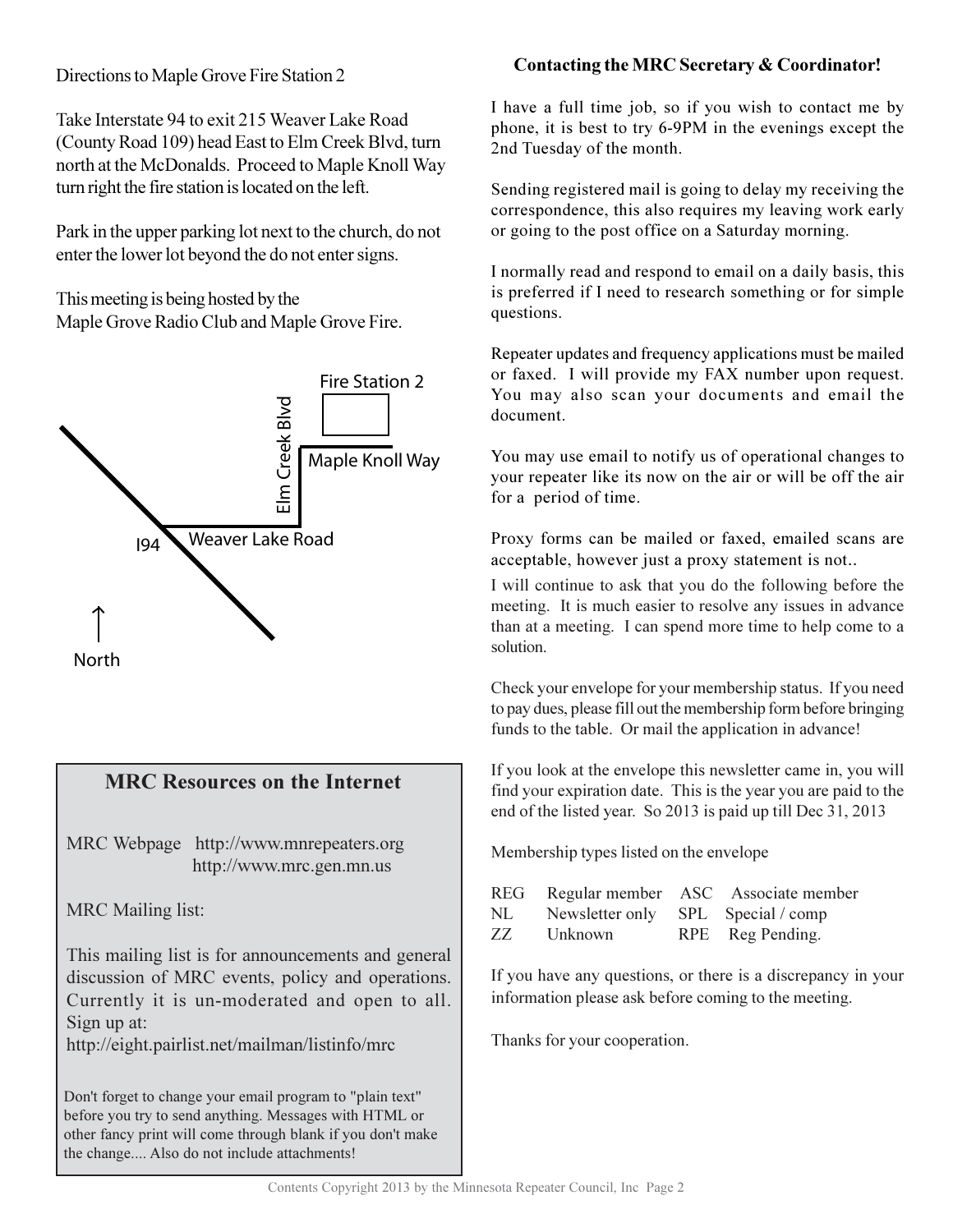# **Minutes of the Minnesota Repeater Council**

Spring meeting held On April 20, 2013 Brainerd Area Hamfest, Brainerd MN

Call to order by Chairman, Jay Mayard, K5ZC at 12:30PM Introduction of officers & members made.

Quorum was meet with a total of 58 members in good standing on the roster, 16 in attendance, 7 non-metro at the start of the meeting.

**Chairman's Report:** NFCC is reorganizing again; a MOU has been signed with the ARRL.

**Secretary & Treasurer's report:** Jerry Dorf N0FWG Reports presented to membership in the newsletter, and handout. Motion to approve, seconded motion passed

**Frequency coordinator:** Jerry Dorf N0FWG Reports presented to membership in the newsletter, and handout.

**Technical Committee:** Alan Knutson, WB0ZKB Nothing to report

#### **New Members:**

NealKrasnoff, KD0UDM Regular Member Daniel L Shartle, N0JHU Regular Member Richard (Dick) Roberts, N0UC Regular Member John Smolenski, N0YR Associate Member Motion to approve, seconded motion passed

#### **Old Business:**

Coordination Policy changes Ben Franske K0BEN

Motion made and seconded to accept the changes made in the coordination policy as posted on web. Motion Passed Paul Emeott K0LAV presented a list of suggested corrections and changes to make items clearer. Motion made for Ben to write in the proposed changes to the policy to be placed on the MRC website for review and adoption at the fall meeting. Motion to authorize Ben Franske to correct spelling and clerical errors. Motion seconded and passed

Charitable Donations:

During discussion vice chair Greg Kitchak N0GEF to investigate liability insurance to cover the MRC and its officers. Secretary will query the members ARRL membership status for possible ARRL club affiliation and insurance program.

Motion to donate all future ARRL Repeater Directory income to the ARRL Spectrum Defense fund. Motion seconded and passed.

Motion to donate \$2000 to the ARRL Spectrum Defense fund. Motion seconded and failed. Motion to donate \$500 to the ARRL Spectrum Defense fund seconded and passed.

**New Business:** 

None heard

#### **Fall Meeting: Metro location:**

Board will find a location in the Metro, option for Maple Grove Fire Station 2.

Meeting Adjourned at 1:30 PM

Jerry Dorf, N0FWG Secretary Treasurer Minnesota Repeater Council, Inc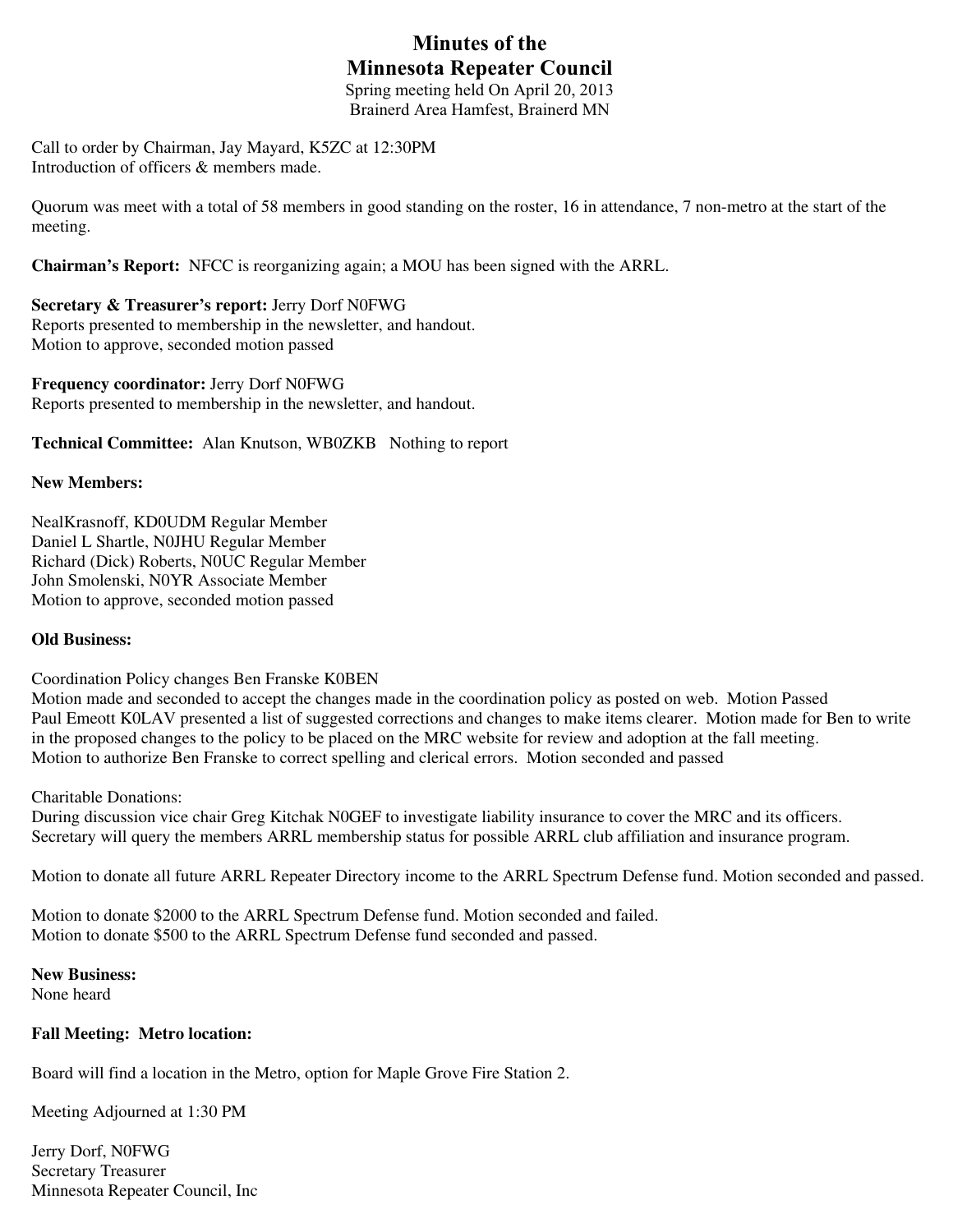# **Minnesota Repeater Council Checking Account August 19, 2013**

| Date      | <b>Type</b> | <b>Description</b>        | <b>Debit</b> | Credit   | <b>Balance</b> | <b>Comments</b>                |
|-----------|-------------|---------------------------|--------------|----------|----------------|--------------------------------|
| 3/15/2013 | <b>DEP</b>  | <b>BRUCE WILLIAMS</b>     |              | \$10.00  | \$6,986.60     | REG DUES 2013                  |
|           | <b>DEP</b>  | Sheldon Mann              |              | \$20.00  | \$7,006.60     | REG DUES 2014                  |
|           | Dep         | DAN SWEE                  |              | \$20.00  | \$7,026.60     | REG DUES 2014                  |
| 3/18/2013 | Dep         | <b>PATRICK TICE</b>       |              | \$10.00  | \$7,036.60     | REG DUES 2015                  |
| 3/21/2013 | Dep         | <b>TOM SVIHEL</b>         |              | \$10.00  | \$7,046.60     | Reg Dues 2013                  |
|           |             | Sean Stepanek             |              | \$20.00  | \$7,066.60     | Reg Dues 2013                  |
|           |             | <b>KEVIN MAGLOUGHLIN</b>  |              | \$20.00  | \$7,086.60     | Reg Dues 2014                  |
| 4/8/2013  | Dep         | <b>ARRL</b>               |              | \$303.00 | \$7,389.60     | Repeater Directory payment     |
| 4/13/2013 | Dep         | <b>TOM KARNAUSKAS</b>     |              | \$30.00  | \$7,419.60     | Reg Dues 2015                  |
|           |             | Richard Auld/TCFMC        |              | \$10.00  | \$7,429.60     | Reg Dues 2017                  |
| 4/18/2013 | <b>DEP</b>  | Robert Kaliszenski        |              | \$30.00  | \$7,459.60     | Reg Dues 2016                  |
|           |             | Daniel Shartle            |              | \$40.00  | \$7,499.60     | Reg Dues 2016                  |
| 4/22/2013 |             | <b>TERRY LONDROCHE</b>    |              | \$10.00  | \$7,509.60     | Reg Dues 2013                  |
|           |             | Paul Emeott               |              | \$10.00  | \$7,519.60     | Reg Dues 2013                  |
|           |             | <b>FRANK W KARNAUSKAS</b> |              | \$5.00   | \$7,524.60     | <b>ASSOCIATE DUES 2013</b>     |
|           |             | <b>ALAN KNUTSON</b>       |              | \$10.00  | \$7,534.60     | Reg Dues 2013                  |
|           |             | Doug Nelson               |              | \$10.00  | \$7,544.60     | Reg Dues 2013                  |
|           |             | <b>JOHN KRIZEK</b>        |              | \$10.00  | \$7,554.60     | Reg Dues 2013                  |
|           |             | <b>JAY MAYNARD</b>        |              | \$20.00  | \$7,574.60     | Reg Dues 2013                  |
|           |             | <b>JOHN SMOLENSKI</b>     |              | \$5.00   | \$7,579.60     | <b>ASSOCIATE DUES 2013</b>     |
|           |             | RICHARD ROBERTS           |              | \$10.00  | \$7,589.60     | Reg Dues 2013                  |
|           |             | <b>JERRY DORF</b>         |              | \$10.00  | \$7,599.60     | Reg Dues 2013                  |
| 4/23/2013 | 2126        | <b>ARRL</b>               | \$500.00     |          | \$7,099.60     | Donation Spectrum Defense Fund |
| 5/4/2013  | DEP         | <b>Chris Buck TCRC</b>    |              | \$30.00  | \$7,129.60     | REG DUES 2015                  |
| 5/16/2013 | <b>DEP</b>  | <b>CALVIN C NIELSEN</b>   |              | \$20.00  | \$7,149.60     | REG DUES 2014                  |
| 6/7/2013  | <b>DEP</b>  | John Wetter               |              | \$20.00  | \$7,169.60     | ASC Dues 2016                  |
| 6/27/2013 | <b>DEP</b>  | Dave Fisher               |              | \$20.00  | \$7,189.60     | Reg Dues 2014                  |
| 8/2/2013  | 2131        | Pair Networks             | \$120.89     |          | \$7,068.71     | Web hosting                    |
| 8/17/2013 | 2127        | Postmaster                | \$92.00      |          | \$6,976.71     | Postage                        |
| 8/16/2013 | 2128        | Anchor Paper Company      | \$24.60      |          | \$6,952.11     | Paper                          |
| 8/16/2013 | 2129        | Office Max                | \$63.27      |          | \$6,888.84     | Envelopes                      |

### Notes:

1. New & pending memberships checks have been deposited to avoid the past "Stale Check" problems.

2. The date in the comment field shows dues paid to the end of that year.

### **Waiting list**

| Name                | Call   | Group          | Band Use |              | Location    | Date.    |
|---------------------|--------|----------------|----------|--------------|-------------|----------|
| Alan Knutson        | WB0ZKB |                | 2M.      | <b>DSTAR</b> | Chaska/West | 04/28/07 |
| <b>Paul Emeott</b>  | KOL AV |                | 2M       | FM.          | Gem Lake    | 10/19/09 |
| Ross DeMeyere W0ANA |        | Anoka RACES 2M |          | <b>DSTAR</b> | Anoka       | 03/03/11 |

### **New Coordinations**

 $\epsilon$ 

| City                | Call         | Output  | Sponsor                        | Trustee                   | Date      | <b>USE</b> | <b>STATUS</b> |
|---------------------|--------------|---------|--------------------------------|---------------------------|-----------|------------|---------------|
| <b>FERGUS FALLS</b> | <b>K0OIK</b> | 147.285 | LAKES AREA REPEATER ASSN       | <b>MARLIN GENZ</b>        | 7/27/2013 | RO.        | CNST          |
| PERHAM              | <b>KOQIK</b> | 147.150 | LAKES AREA REPEATER ASSN       | <b>MARLIN GENZ</b>        | 7/27/2013 | RO.        | CNST          |
| <b>ST PAUL</b>      | K0GOI        | 53.470  | MAGIC                          | TERRY LONDROCHE 7/27/2013 |           | RO.        | CNST          |
| <b>BIG FALLS</b>    | <b>NONKC</b> | 146.910 | KOOCHICHING ARES               | MARTY CODY                | 5/6/2013  | RO.        | CNST          |
| <b>BIG LAKE</b>     | <b>K0SCA</b> | 145.490 | SHERBURNE COUNTY ARES          | DAN L SHARTLE             | 4/25/2013 | RO.        | <b>OTA</b>    |
| <b>PRINCETON</b>    | <b>K0SCA</b> | 146.775 | SHERBURNE COUNTY ARES          | DAN L SHARTLE             | 4/25/2013 | RO.        | CNST          |
| <b>FULDA</b>        | WB0ZSO       | 147.360 | RANDY DONAHUE                  | RANDY DONAHUE             | 4/23/2013 | RO.        | <b>CNST</b>   |
| <b>BAYPORT</b>      | <b>HLOW</b>  | 147.060 | STILLWATER AMATEUR RADIO ASSOC | <b>SHELDON MANN</b>       | 4/15/2013 | RO.        | CNST          |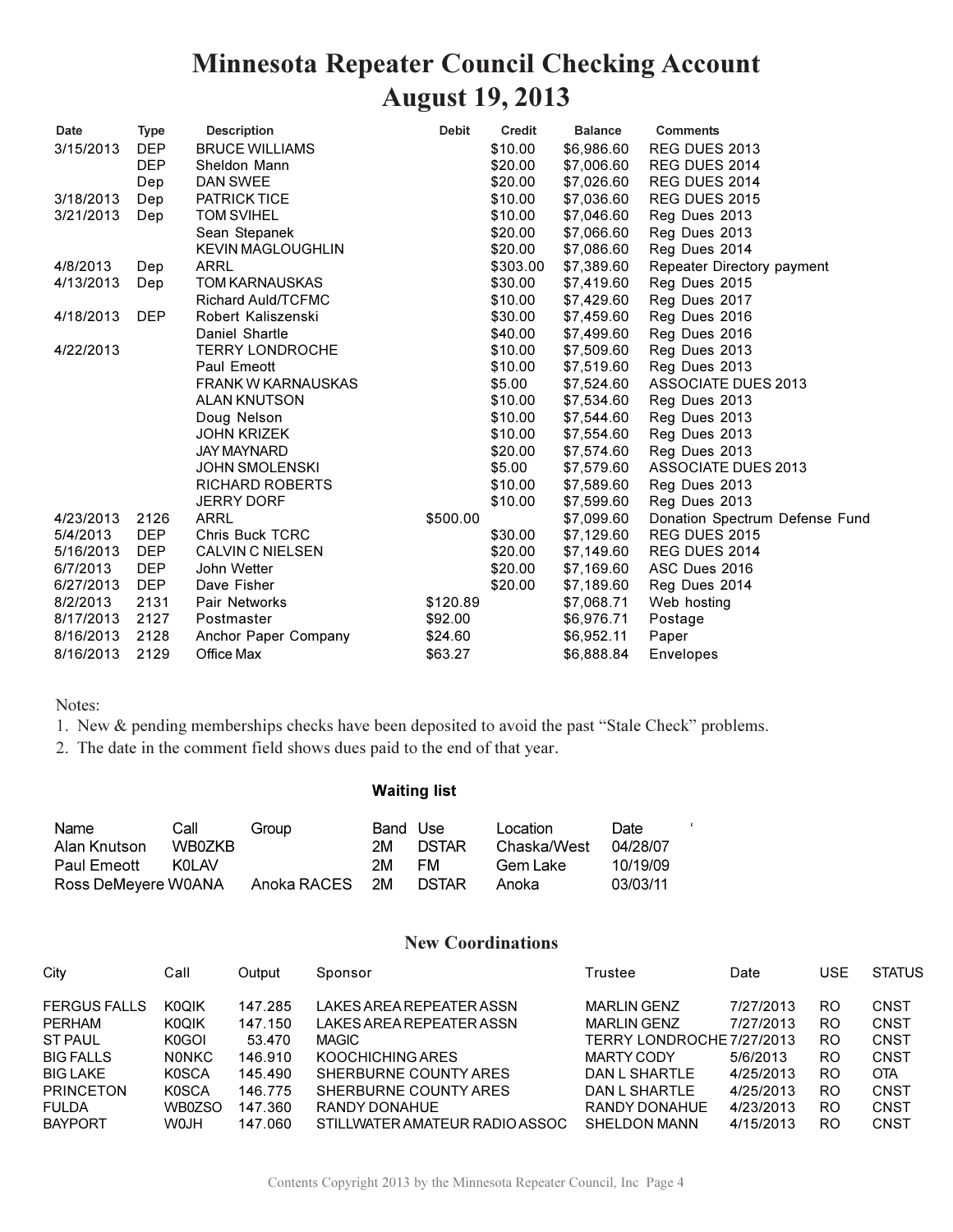# *Minnesota Repeater Council*

**Membership and Renewal application form** 

|                                                                                                                                                                                                                      | <b>Trustee information (MRC Main Contact).</b>                                                                                                             |                                                                                                                                                                                                                                                                                                                                                                                                                                          |
|----------------------------------------------------------------------------------------------------------------------------------------------------------------------------------------------------------------------|------------------------------------------------------------------------------------------------------------------------------------------------------------|------------------------------------------------------------------------------------------------------------------------------------------------------------------------------------------------------------------------------------------------------------------------------------------------------------------------------------------------------------------------------------------------------------------------------------------|
|                                                                                                                                                                                                                      |                                                                                                                                                            |                                                                                                                                                                                                                                                                                                                                                                                                                                          |
|                                                                                                                                                                                                                      |                                                                                                                                                            |                                                                                                                                                                                                                                                                                                                                                                                                                                          |
|                                                                                                                                                                                                                      |                                                                                                                                                            | City:                                                                                                                                                                                                                                                                                                                                                                                                                                    |
| ARRL Member?                                                                                                                                                                                                         |                                                                                                                                                            |                                                                                                                                                                                                                                                                                                                                                                                                                                          |
|                                                                                                                                                                                                                      | Club or alternate contact/mailing address.                                                                                                                 |                                                                                                                                                                                                                                                                                                                                                                                                                                          |
|                                                                                                                                                                                                                      |                                                                                                                                                            |                                                                                                                                                                                                                                                                                                                                                                                                                                          |
|                                                                                                                                                                                                                      |                                                                                                                                                            |                                                                                                                                                                                                                                                                                                                                                                                                                                          |
|                                                                                                                                                                                                                      |                                                                                                                                                            |                                                                                                                                                                                                                                                                                                                                                                                                                                          |
|                                                                                                                                                                                                                      |                                                                                                                                                            |                                                                                                                                                                                                                                                                                                                                                                                                                                          |
| Renewal $\lceil \rceil$<br><b>Type of Application:</b><br>Regular Membership<br>Dues \$10.00 year<br>Associate Member<br>Dues \$5.00 year<br>Newsletter                                                              | New membership $[\ ]$<br>Recieves all malings.<br>Receives one copy of MRC newsletter for 1 year. Dues \$5.00<br>Or download for free from the MRC webpage | Trustee Change [ ]<br>Database Update [ ]<br>Organization or individual who is operating a FCC licensed Amateur Repeater station on a<br>frequency coordinated by the MRC. Has one vote at all meetings. Receives all mailings.<br>Organization or individual with a active interest in constructing an Amateur Radio Repeater station<br>or in the activities of the MRC. Can participate in the activities of the MRC but has no vote. |
| Signed: Repeater Trustee/Regular Member                                                                                                                                                                              |                                                                                                                                                            | Date:                                                                                                                                                                                                                                                                                                                                                                                                                                    |
| Mail all Applications and dues to:<br>Minnesota Repeater Council<br>Jerry Dorf, N0FWG Secretary/Treasurer<br>601 Sunset Street<br>Buffalo MN 55313<br>763-682-2169 Voice Fax avaulable upon req<br>jerryd@jerryd.net | Total Amount:<br>$Check \#:$<br>Name on Check:                                                                                                             | Other Info:                                                                                                                                                                                                                                                                                                                                                                                                                              |